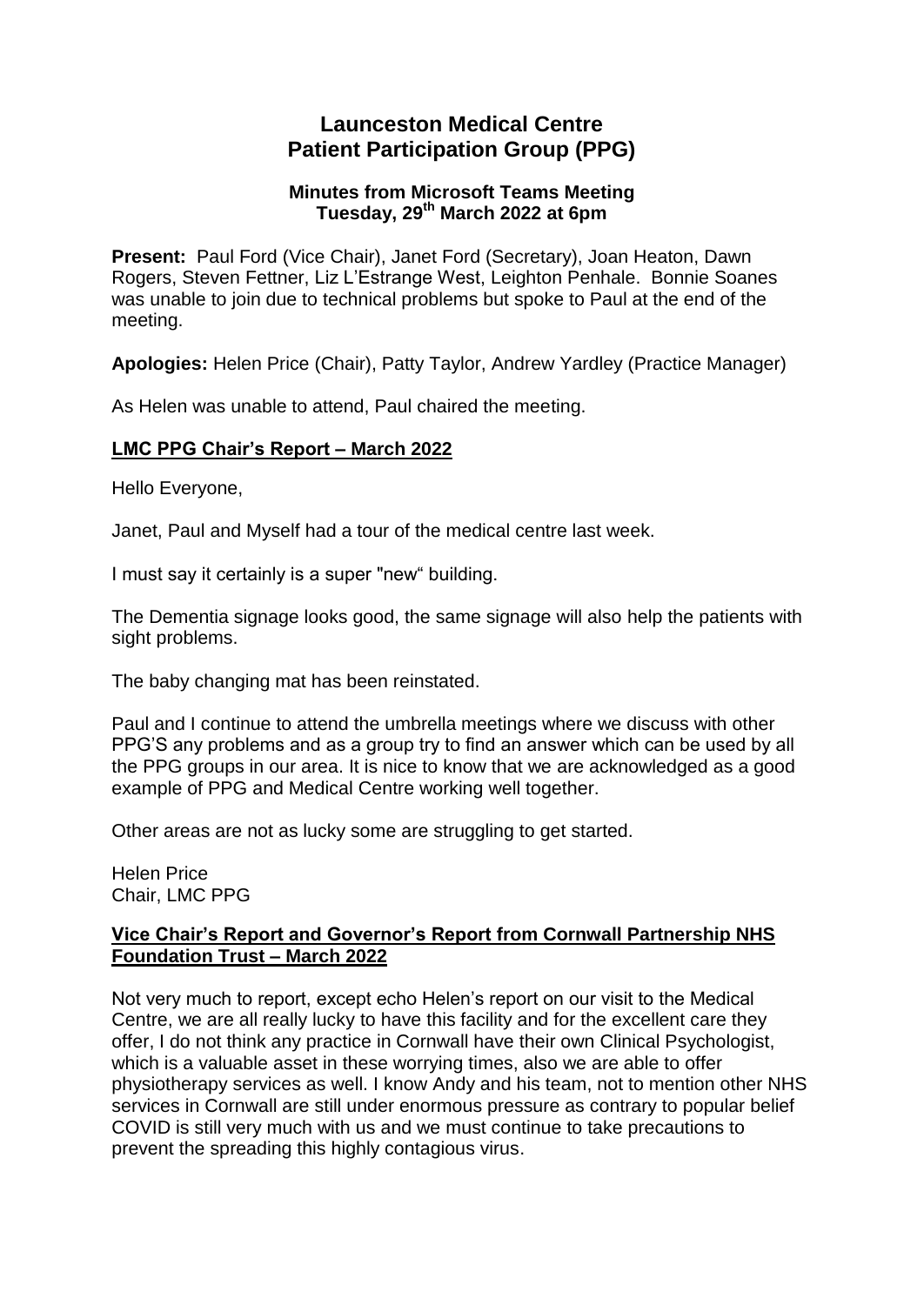News from CPFT.

Both CPFT and RCHT are still under enormous pressure, thankfully the latest COVID strain has meant that hospital admission is thankfully not like last year, however, those being admitted to the COVID wards are the unvaccinated amongst us.

The two major issues still facing CPFT and RCHT are firstly, the fact that there is still huge a backlog of patients awaiting discharge, the problem is there are still no spaces in the Care Homes due to staff shortages and staff sickness levels as well and the Community Nursing Teams are still feeling the strain as well. The second issue is the levels of staffing at both Trusts due to staff sickness and the staff having to self-isolate.

Paul Ford Vice-Chair LMC PPG

## As Andy was unable to attend the meeting he sent in the following report:

1. Currently we have 18 members of staff that are currently ill or isolating with covid. We are coping surprisingly well despite the staff shortage. We currently have revised opening hours in the dispensary that will be reviewed on Friday.

Due to staff illness and isolation our Dispensary team are currently under incredible pressure. The Dispensary Hatch will have temporary opening times 8:30am-11:30am and 3:00pm-6:00pm. Please accept our apologies for any inconvenience caused.

- 2. We have started a telephone queue busting system to help early morning demand (second week of trial) Other members of the team now assist with answering calls first thing in the morning. My observation is that this has really helped with call wait times. I would be grateful if there is any feedback from the PPG as to whether this has helped?
- 3. Thank you for taking the time to feedback issues. Patients should have access to our Services as usual. Please encourage any patients with concerns to contact me so I can assist.
- 4. Covid clinics are being offered to patients and we are running clinics in April/May. Invites will be sent to patients who are eligible (care homes residents, everyone age 75years and over) this will be 6 months after last booster dose
- 5. If there are any particular questions/discussions that I need to respond to please let me know and I will reply as needed.
- 6. I'm sad to report that Dr Battye has left the Practice due to extended travel (Unfortunately 140-mile round trip commute was becoming too challenging)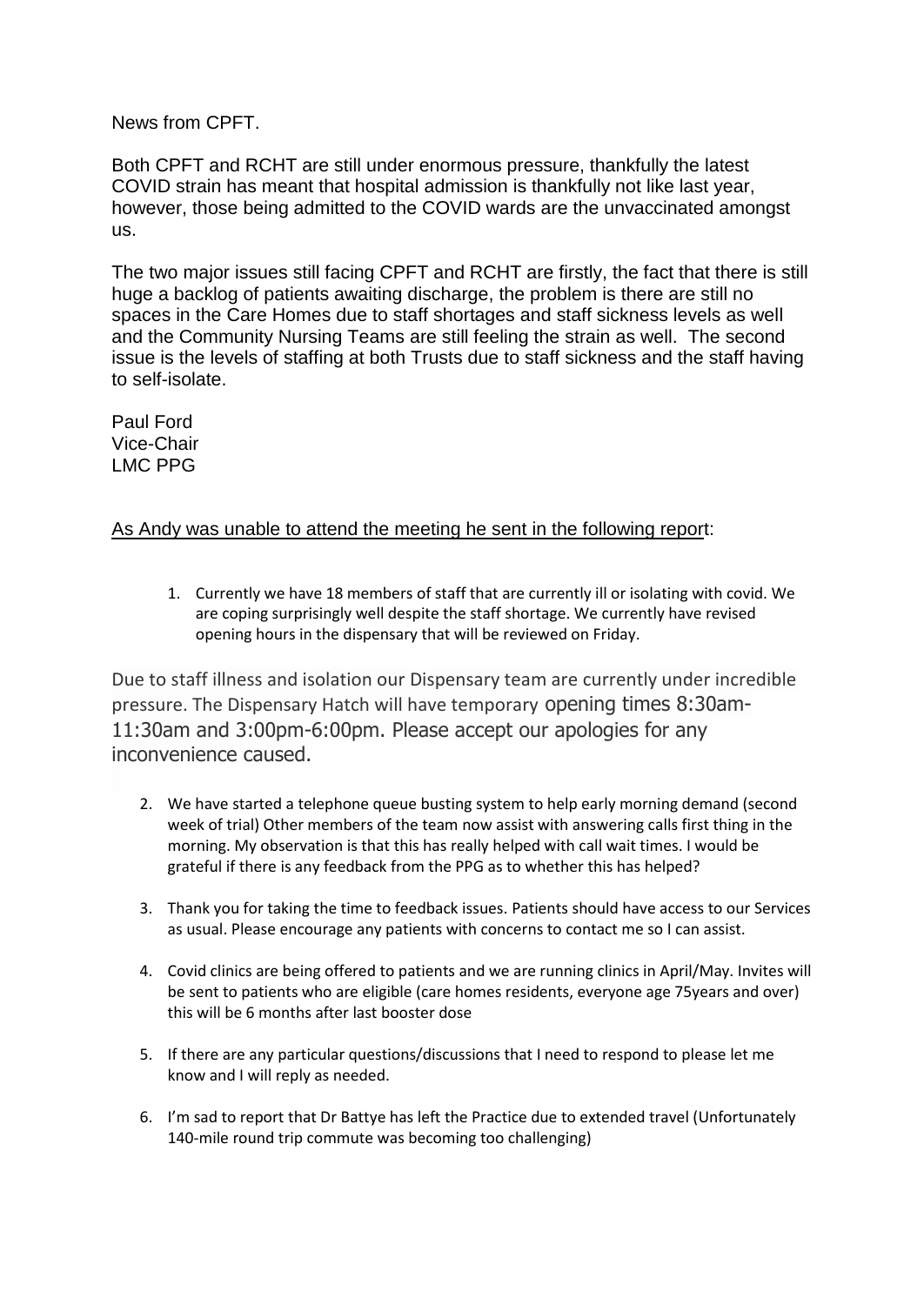7. Finally, I would like to thank all of our brilliant PPG members. The Practice is a better place with all the feedback, ideas and support you offer.

Please accept my apologies once again for not being able to make the meeting today.

Answers to PPG members' questions raised at the meeting are given by Andy (in blue) – see below.

> 1. Question raised by a patient regarding blood pressure monitors as there are only 4 for 19,000 patients can the PPG or LMC buy more?

There has been a recent increase in requests for 24hr Monitors . We have already ordered an additional unit last month to help with the demand.

2. Raised by Liz: We are fortunate to have our meds delivered and very appreciative of it too. With the fuel situation, will this continue?

We don't have any plans at the moment to stop the delivery service for our patients that need it most.

3. Raised by Joan: Can a patient either male or female request to have a male/female doctor as some patients won't ask out of dignity. Steve F asked how this situation is approached at reception level?

It is entirely normal for a patient to request a male or female GP. At the time of booking we always confirm the GP details to ensure the patient is happy with the GP they have been booked to see.

4. Joan asked for the renal dialysis figures please

Sorry Joan, this is still in progress. Our covid levels are returning to normal so I can prioritise this important piece of work

5. Joan - is there any further update re a canopy?

This is in progress the LOF are potentially funding the canopy.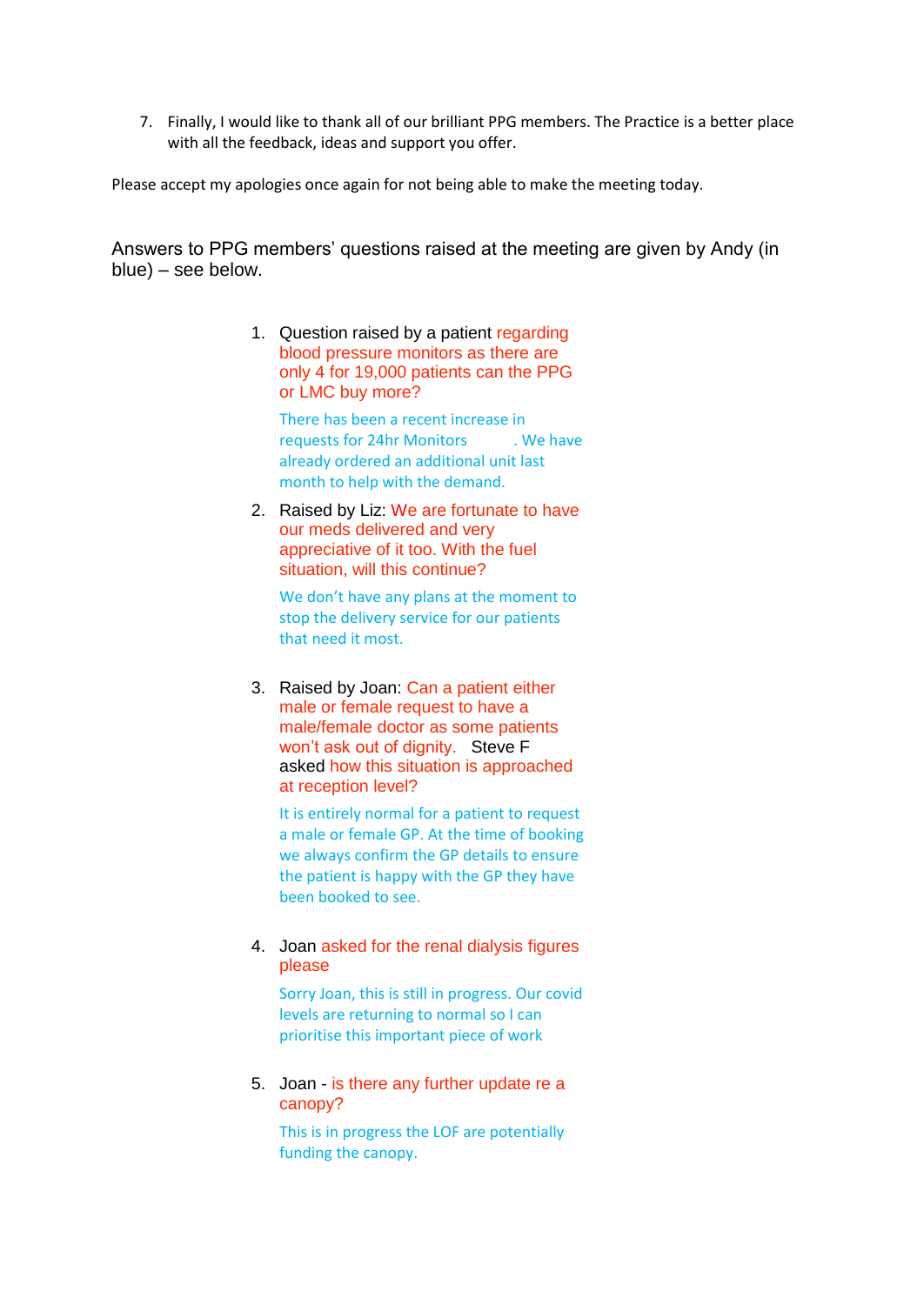6. Steve F - would it help to have a PPG sub committee set up to help with the website updating? Paul replied to him saying that he feels you have enough on your plate at present but would ask you the question!

Absolutely, I intend to setup a steering group to ensure the content meets the needs of the patient population and hope there will be one or two representatives from the PPG.

7. Dawn - it's great to have the meeting Agenda on the website but could it be possible to show a contact telephone number and display the Agenda and contact number in the waiting room for those who do not use computers?

Yes, no problem in principle if the PPG wanted this?

8. Dawn - is there any system in place to deal with refugees from Ukraine who may not speak English? and is there any training given to staff on how to deal with non-English speaking patients?

Most refugees are accompanied by someone that can speak English. We make use of language line and other companies so we can meet the needs of non-English speaking patients

 9. In the statement made recently on the LMC website and phone message as follows:

**Due to a high rate of covid related illness within our team and infection rates in Launceston at an all-time high, we are unable to offer any routine appointments at present. This situation will be reviewed in 3 weeks.**

The question was raised by Paul - why 3 weeks? Why not sooner?

I think the three weeks was picked as we envisaged disruption for this period of time though I take the point we could actually review daily and have incorporated this into our new message on the phone system.

Bonnie Soanes was unable to join the meeting due to technical problems but did raise some questions in a telephone call to Paul and Andy has responded as follows: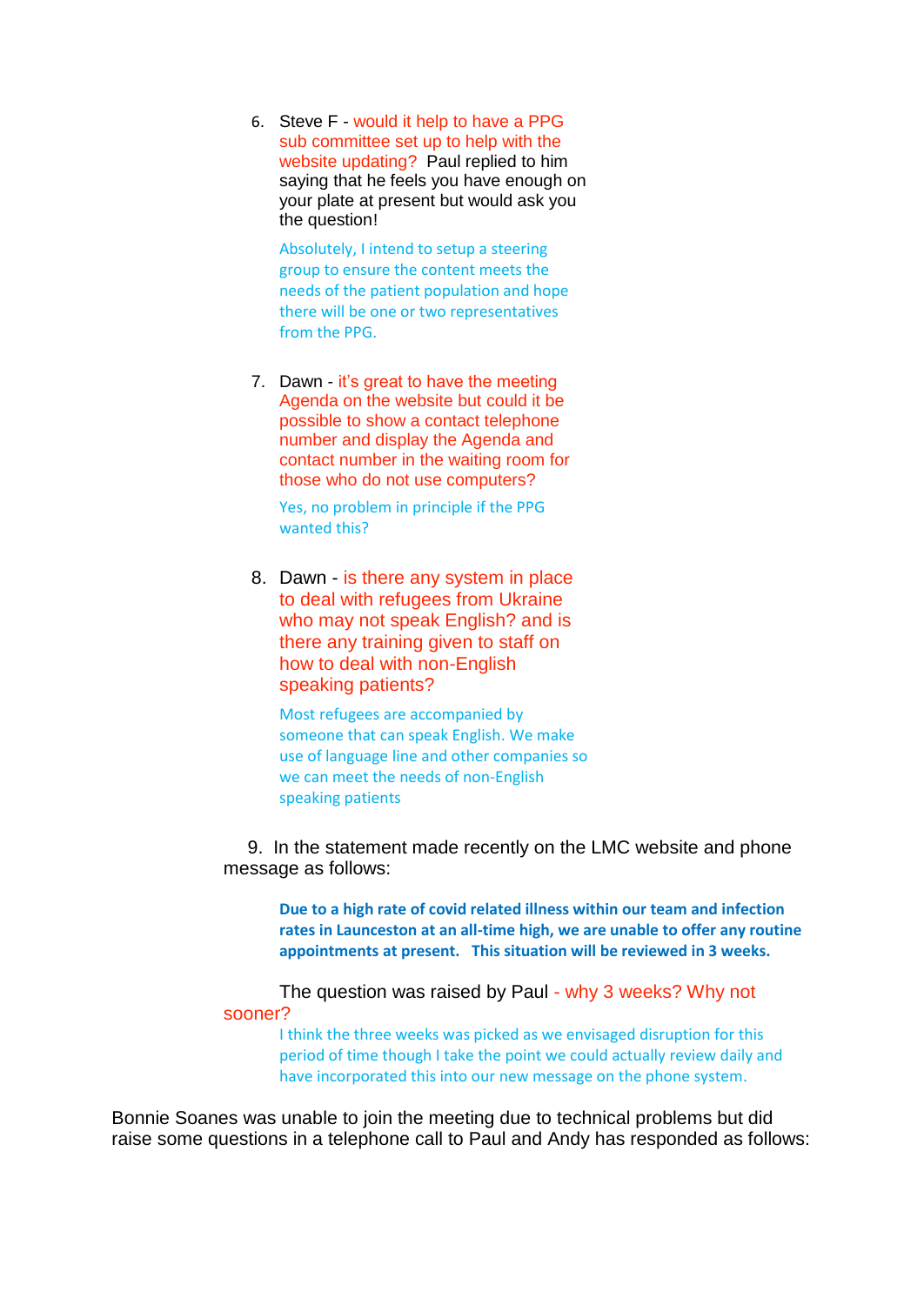1: There is an NHS Ambulance in the Town centre today offering "spring boosters" they will be back again on Thursday, do you know anything about it?

I understand there may be some pop-up clinics being offered. We don't have any information about them as we have not organised them, but I would encourage patients to accept the most convenient appointment in a similar way to there always being multiple options to receive the influenza vaccine.

2: Bonnie is constantly being asked "as the NHS/Government have relaxed all the COVID restrictions when can people go back to the Medical Centre without wearing masks? Bonnie fully understands the reason but he wondered if there could be an official statement he could refer "the questioners" to for the definitive reply! Masks are still mandatory in Health care settings our policy is the same. I can't see this changing for some time, especially considering the high covid rates in Launceston.

The meeting closed at 18.45

The next meeting will be held in June – date to be advised in due course.

# **Launceston Medical Centre Patient Participation Group (PPG)**

**Microsoft Teams Meeting Tuesday, 29<sup>t</sup> March 2022 at 6pm**

## **AGENDA**

1. Confidentiality reminder: all reports with this agenda are confidential until the minutes/notes of this e-meeting are distributed.

- 2. Chair's report
- 3. Vice-chair's & Governors CPFT report
- 4. Practice Manager's report
- 5. Any questions or comments/any other business